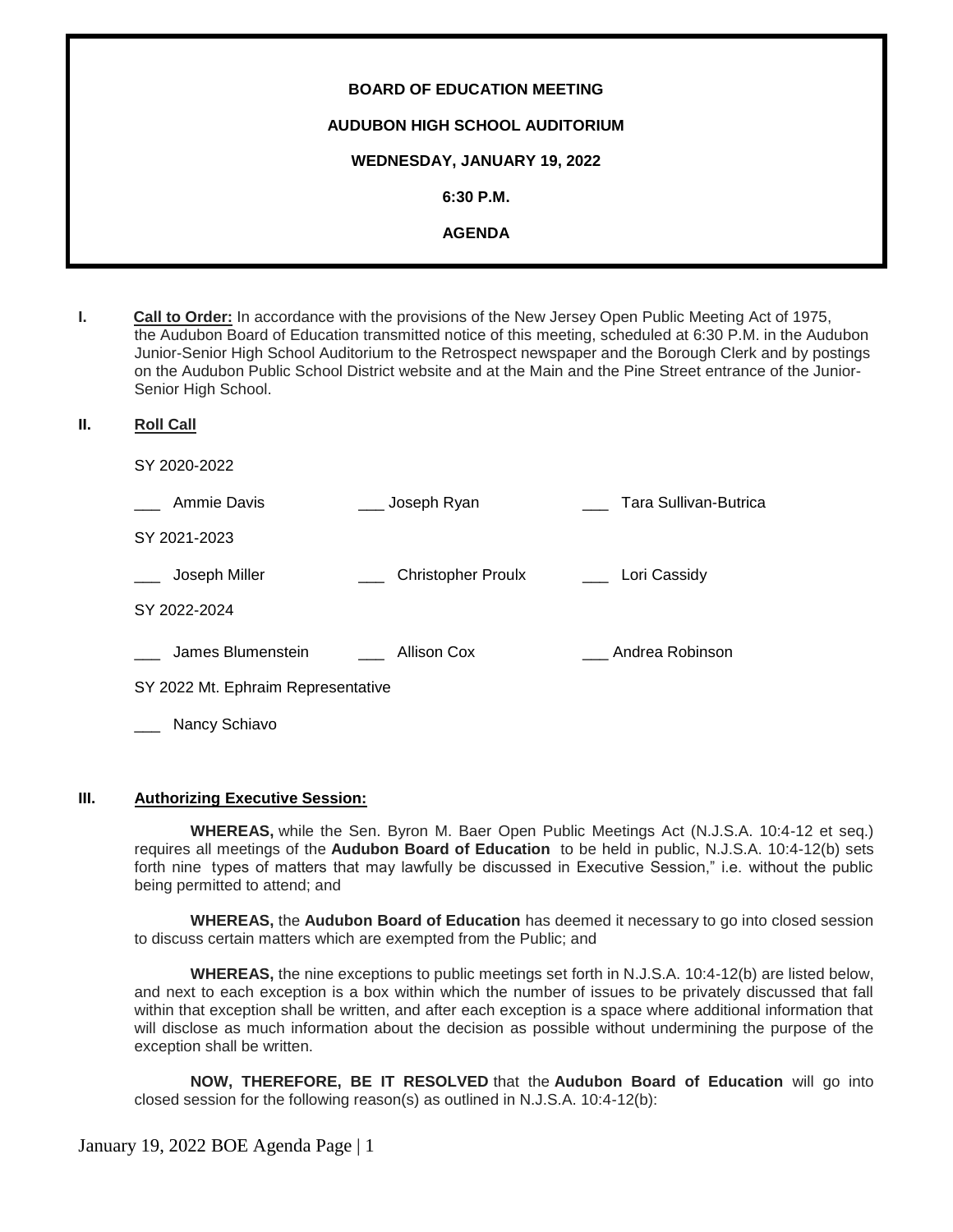X Any matter which, by express provision of Federal Law, State Statute or Rule of Court shall be rendered confidential or excluded from discussion in public;

Any matter in which the release of information would impair a right to receive funds from the federal government;

 X Any material the disclosure of which constitutes an unwarranted invasion of individual privacy such as any records, data, reports, recommendations, or other personal material of any educational, training, social service, medical, health, custodial, child protection, rehabilitation, legal defense, welfare, housing, relocation, insurance and similar program or institution operated by a public body pertaining to any specific individual admitted to or served by such institution or program, including but not limited to information relative to the individual's personal and family circumstances, and any material pertaining to admission, discharge, treatment, progress or condition of nay individual, unless the individual concerned (or, in the case of a minor or incompetent, his guardian) shall request in writing that the same be disclosed publically;

Any collective bargaining agreement, or the terms and conditions of which are proposed for inclusion in any collective bargaining agreement, including the negotiation of terms and conditions with employees or representatives of employees of the public body

Any matter involving the purchase lease or acquisition of real property with public funds, the setting of bank rates or investment of public funds where it could adversely affect the public interest if discussion of such matters were disclosed;

Any tactics and techniques utilized in protecting the safety and property of the public provided that their disclosure could impair such protection;

 $X$  Any investigations of violations or possible violations of the law;

Any pending or anticipated litigation or contract negotiation in which the public body is or may become a party. Any matters falling within the attorney-client privilege, to the extent that confidentiality is required in order for the attorney to exercise his ethical duties as a lawyer;

 $\underline{X}$  Any matter involving the employment, appointment, termination of employment, terms and conditions of employment, evaluation of the performance, promotion or disciplining of any specific prospective public officer or employee or current public officer or employee employed or appointed by the public body, unless all individual employees or appointees whose rights could be adversely affected request in writing that such matter or matters be discussed at a public; Specifically the evaluation of the Superintendent

Any deliberation of a public body occurring after a public hearing that may result in the imposition of a specific civil penalty upon the responding party or the suspension or loss of a license or permit belonging to the responding party as a result of an act of omission for which the responding party bears responsibility;

**WHEREAS,** the length of the Executive Session is undetermined; however, the **Audubon Board of Education** will make every attempt to estimate the time of the session prior to convening the session after which the public meeting shall reconvene and the **Audubon Board of Education** will proceed with business.

**NOW, THEREFORE, BE IT RESOLVED,** that the **Audubon Board of Education** will go into Executive Session for only the above stated reasons;

**BE IT FURTHER RESOLVED** that the **Audubon Board of Education** hereby declares that its discussion of the aforementioned subject(s) may be made public at a time when the **Audubon Board of Education** attorney advises that the disclosure of the discussion will not detrimentally affect any right, interest or duty of the school district or any other entity with respect to said discussion.

**BE IT FURTHER RESOLVED** that the **Board of Education**, for the aforementioned reasons, hereby declares that the public is excluded from the portion of the meeting during which the above discussion shall take place and hereby directs the board secretary to take the appropriate action to effectuate the terms of this resolution.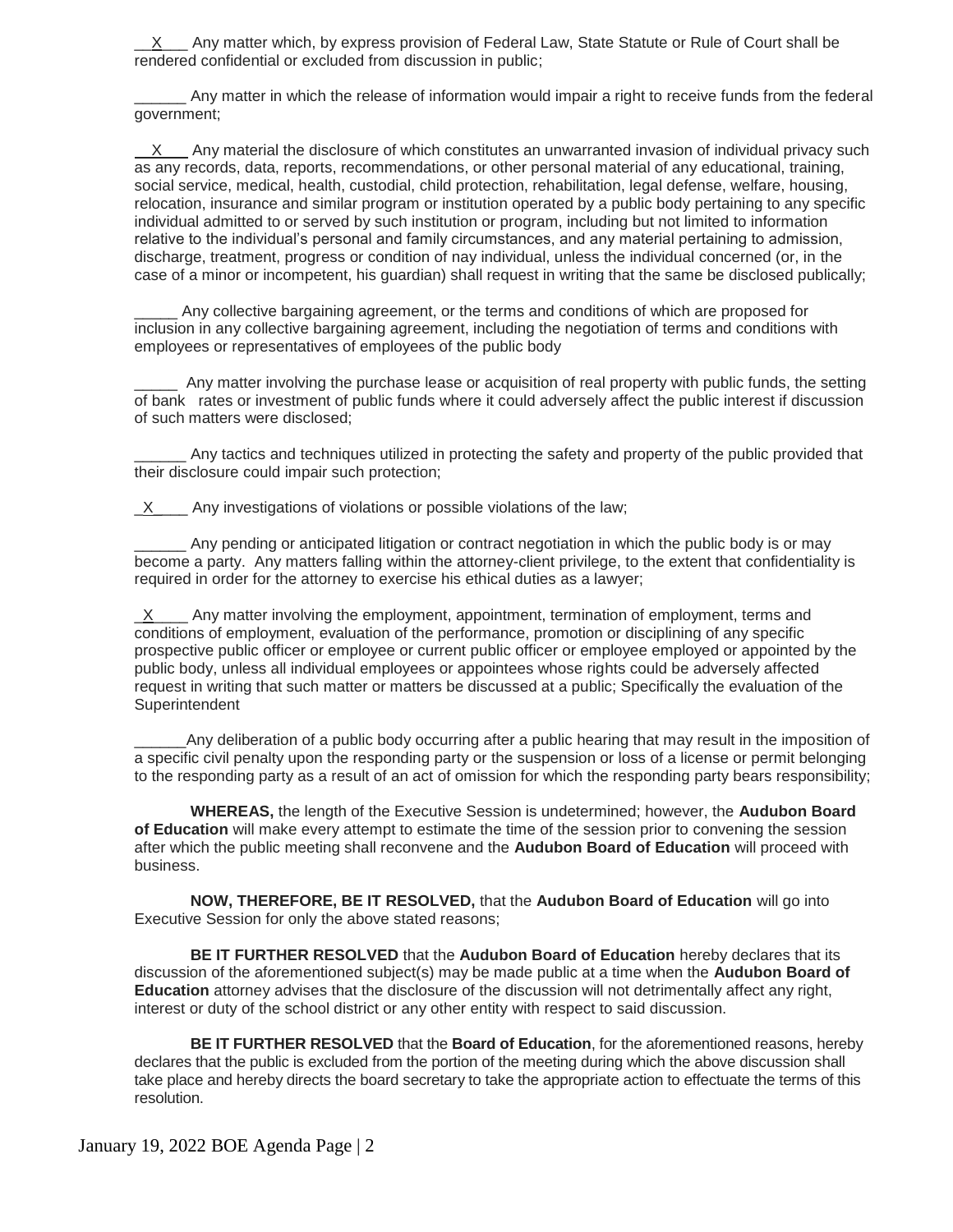| 1.    |                                                                                                                                                                                                                                | Motion to move the Board of Education, by Resolution, adjourn into Executive Session from which the<br>general public will be excluded to discuss school matters. The results of this session will be made public<br>immediately after or as soon thereafter as a decision is reached.                                                                                                          |                                           |
|-------|--------------------------------------------------------------------------------------------------------------------------------------------------------------------------------------------------------------------------------|-------------------------------------------------------------------------------------------------------------------------------------------------------------------------------------------------------------------------------------------------------------------------------------------------------------------------------------------------------------------------------------------------|-------------------------------------------|
|       |                                                                                                                                                                                                                                |                                                                                                                                                                                                                                                                                                                                                                                                 |                                           |
|       | Time: the contract of the contract of the contract of the contract of the contract of the contract of the contract of the contract of the contract of the contract of the contract of the contract of the contract of the cont | Voice Count: <u>_______________</u>                                                                                                                                                                                                                                                                                                                                                             |                                           |
| 2.    |                                                                                                                                                                                                                                | Motion to reconvene the Board of Education, by Resolution.                                                                                                                                                                                                                                                                                                                                      |                                           |
|       |                                                                                                                                                                                                                                |                                                                                                                                                                                                                                                                                                                                                                                                 |                                           |
|       |                                                                                                                                                                                                                                | Voice Count: _________________                                                                                                                                                                                                                                                                                                                                                                  |                                           |
| IV.   | <b>Call Meeting to Order</b>                                                                                                                                                                                                   |                                                                                                                                                                                                                                                                                                                                                                                                 |                                           |
| ۷.    | <b>Flag Salute</b>                                                                                                                                                                                                             |                                                                                                                                                                                                                                                                                                                                                                                                 |                                           |
| VI.   | <b>Student Council Report:</b>                                                                                                                                                                                                 | Natalie Sylvester, President<br>Leah Grim, Vice-President                                                                                                                                                                                                                                                                                                                                       |                                           |
| VII.  | <b>Spotlight Program:</b><br><b>STUDENTS OF THE MONTH FOR DECEMBER 2021:</b>                                                                                                                                                   | THE AUDUBON BOARD OF EDUCATION SPOTLIGHT PROGRAM RECOGNIZES THE FOLLOWING                                                                                                                                                                                                                                                                                                                       |                                           |
|       | <b>Pre-Kindergarten</b><br><b>Emily Squibb</b>                                                                                                                                                                                 | <b>Kindergarten</b><br>John Gaspari                                                                                                                                                                                                                                                                                                                                                             | <b>Grade One</b><br>Peyton Whylings       |
|       | <b>Grade Two</b><br>Cecelia McCann                                                                                                                                                                                             | <b>Grade Three</b><br>Natalie Seeberger                                                                                                                                                                                                                                                                                                                                                         | <b>Grade Four</b><br>Casey Slaven         |
|       | <b>Grade Five</b><br>Hugh Gallagher                                                                                                                                                                                            | <b>Grade Six</b><br>Clara Poponi                                                                                                                                                                                                                                                                                                                                                                | <b>Grade Seven</b><br>Amelia Gaehring     |
|       | <b>Grade Eight</b><br>Ryan Pagano                                                                                                                                                                                              | <b>Freshman Class</b><br>Pedro Marte                                                                                                                                                                                                                                                                                                                                                            | <b>Sophomore Class</b><br>Amauri Pimentel |
|       | <b>Junior Class</b><br>Matthew Wright                                                                                                                                                                                          | <b>Senior Class</b><br>Joshua Rossell                                                                                                                                                                                                                                                                                                                                                           |                                           |
| VIII. | <b>Presentation/Recognition(s):</b>                                                                                                                                                                                            |                                                                                                                                                                                                                                                                                                                                                                                                 |                                           |
|       | I.<br>Ethan Davis (Euphonium)<br>Skyler Keyek (Clarinet)<br>Peter Szkotak (Flute)<br>Natalie Weaver (Oboe)                                                                                                                     | All South Jersey Band Recognition, by Andy Davis and Lee DeLoach                                                                                                                                                                                                                                                                                                                                |                                           |
|       | Ш.                                                                                                                                                                                                                             | New Jersey Educators of the Year Recognition:<br>District Educational Services Professional - Ilana Ablon<br>District Paraprofessional of the Year - Diane Geisler<br>Haviland Avenue Elementary School Educator of the Year - Cherie McNellis<br>Mansion Avenue Elementary School Educator of the Year - Cara Novick<br>Audubon Junior-Senior High School Educator of the Year - Dennis Bantle |                                           |

**III. Fall 2021 Start Strong Assessment Results**, by Shamus Burke, Director of Curriculum and Instruction.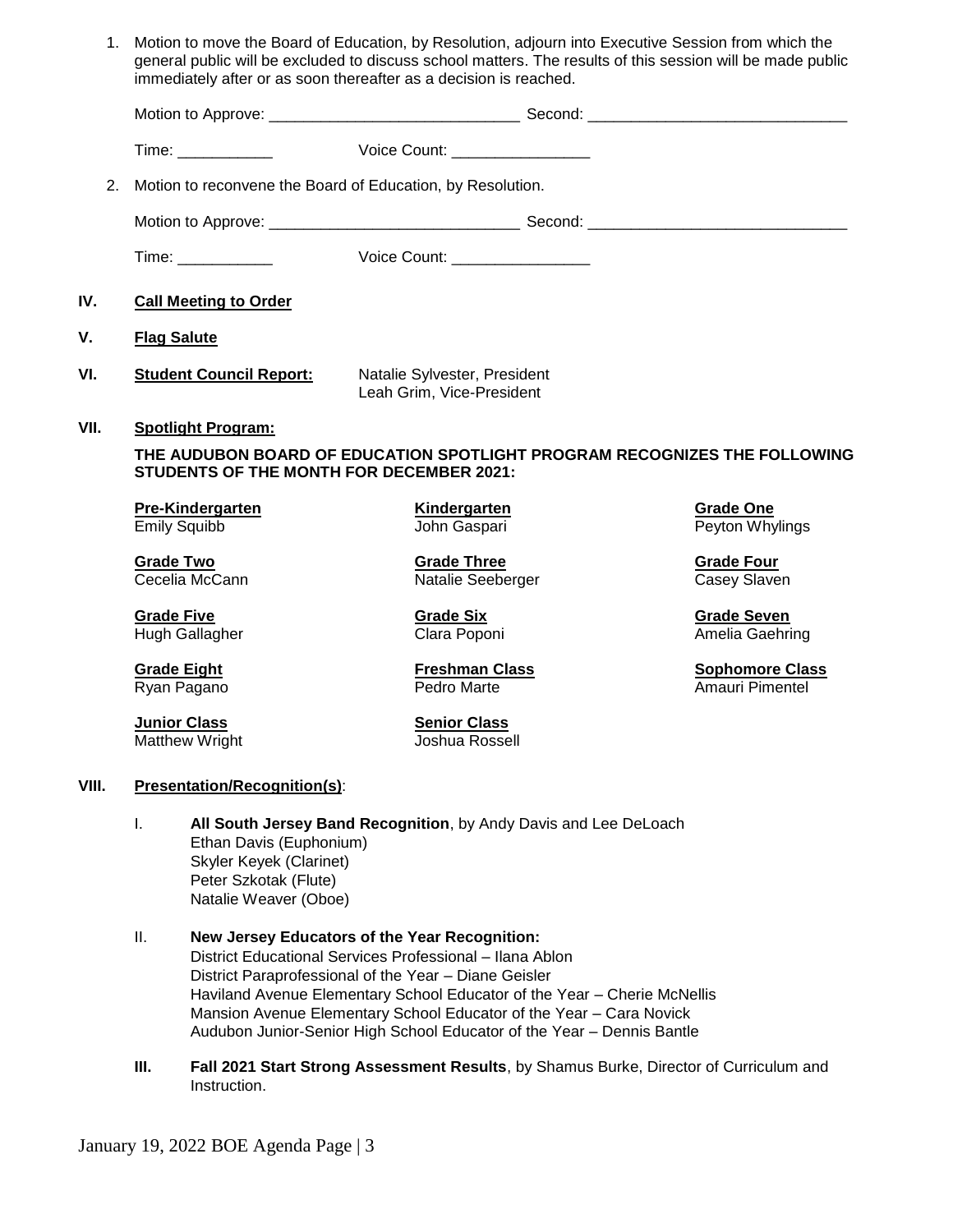#### **IX. Approval of Board Minutes:**

1. Motion to approve the following minutes:

December 15, 2021 Public Session December 15, 2021 Executive Session

|                    |                    | Second: the contract of the contract of the contract of the contract of the contract of the contract of the contract of the contract of the contract of the contract of the contract of the contract of the contract of the co |                   |
|--------------------|--------------------|--------------------------------------------------------------------------------------------------------------------------------------------------------------------------------------------------------------------------------|-------------------|
| <b>Roll Call</b>   |                    |                                                                                                                                                                                                                                |                   |
| <b>Ammie Davis</b> | ___ Joseph Ryan    | Tara Butrica                                                                                                                                                                                                                   | ___ Nancy Schiavo |
| Joseph Miller      | Christopher Proulx | Lori Cassidy                                                                                                                                                                                                                   |                   |
| James Blumenstein  | Allison Cox        | Andrea Robinson                                                                                                                                                                                                                |                   |

## **X. Participation:** (Agenda Items Only)

The Board of Education recognizes the value of public comment on educational issues and the importance of allowing members of the public to express themselves on school matters of community interest.

In order to permit the fair and orderly expression of such comment, the Board has set aside two portions of this Board meeting for public comment on any school or school district issue that a member of the public feels may be of interest to the residents of the school district.

For the first portion, public comments are invited on matters pertaining only to the agenda for tonight's meeting. For the second portion, public comments are invited on all matters pertaining to the school district.

Participants should announce their name, address, and any group they may represent, if applicable. The Board reserves the right to limit public discussion. Public discussion of a topic will be limited to fifteen (15) minutes, and individual speakers will be limited to three (3) minutes. No participant may speak more than once on the same topic until all others who wish to speak on that topic have been heard. Reference bylaws #0167 of the Audubon Public Schools Board of Education Policy Manual.

The Board uses the public comment period as an opportunity to listen to citizen. Not all issues brought to a Board meeting will be resolved at that particular meeting. Complaints stated or actions requested by the public may be taken under advisement by the Board for investigation, discussion, actions, or disposition at a later date or time. The public comments sessions are an opportunity for citizens to share their opinions and remarks with the Board; it is not a question and answer session. The Board may or may not respond to public comments at the time they are made and is under no obligation to do so.

The Board does not endorse public comments nor will the Board be held liable for comments made by members of the public. Any individuals who may be the subject of public comments, including district employees, shall retain all rights against defamation and slander according to the laws of New Jersey.

All motions are voted on by all members unless otherwise marked with a +.

#### **XI. GOVERNANCE: Chairperson: Mr. Blumenstein – Committee Members: Ms. Butrica, Mr. Miller, Mr. Ryan and Alternate: Ms. Robinson**

#### **Board of Education Goals**

 To continue to provide equitable access to a rigorous curriculum while focusing on improving student achievement and decreasing the achievement gaps.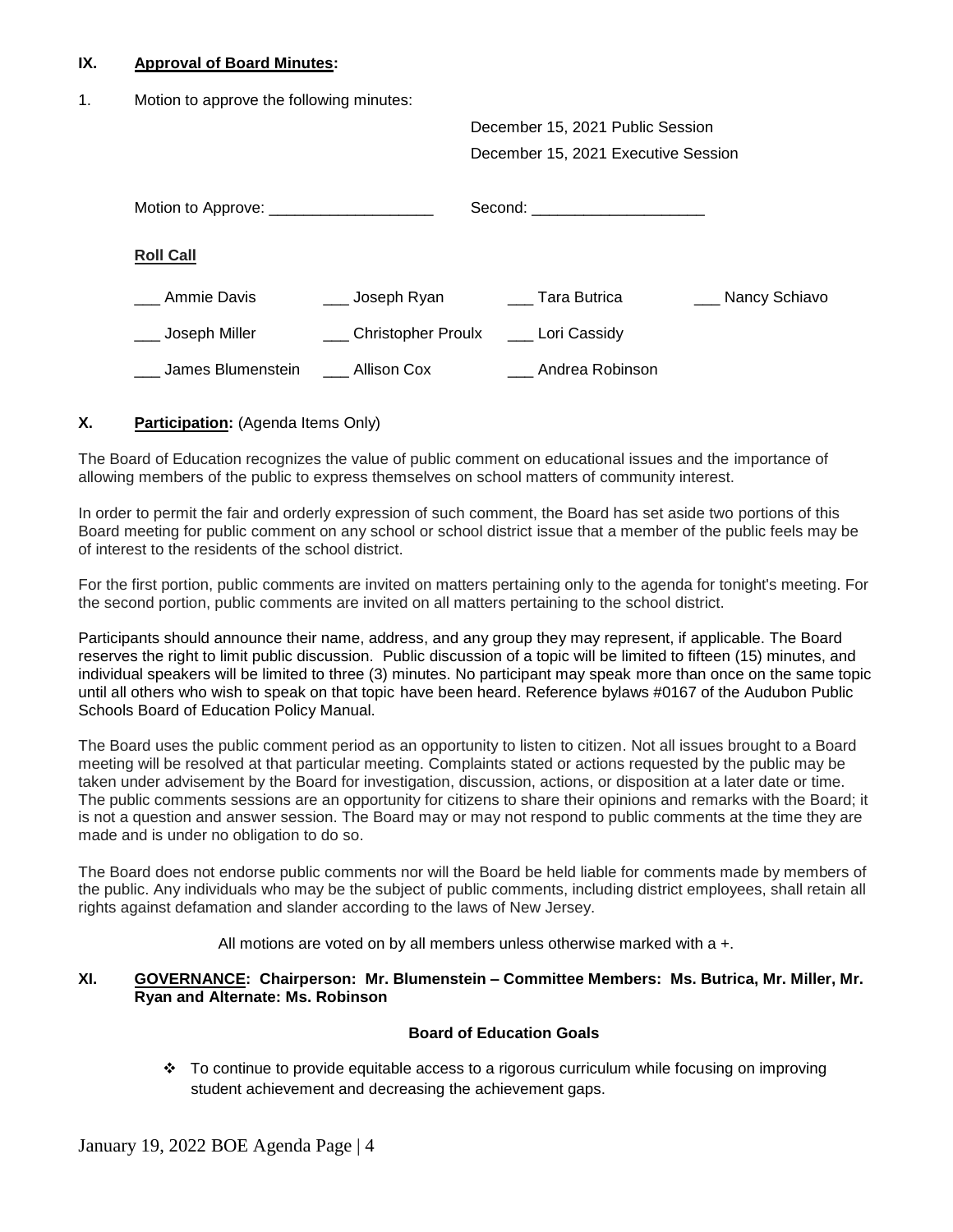- $\div$  To maintain a cost-effective budget that provides for educational resources, supports a preventative maintenance program, and encourages and facilitates long-range facility improvements.
- $\cdot \cdot$  To foster a positive school climate and culture in order to positively impact student motivation, engagement, and achievement.

| Committee               | Governance        | <b>Operations</b>               | <b>Education</b>    | <b>Human Resources</b> |
|-------------------------|-------------------|---------------------------------|---------------------|------------------------|
| <b>BOE Chair</b>        | James Blumenstein | Allison Cox                     | Nancy Schiavo       | Ammie Davis            |
| <b>District Lead</b>    | Andy Davis        | Deborah Roncace<br>& Bud Rutter | Shamus Burke        | Andy Davis             |
| <b>Committee Member</b> | Tara Butrica      | Ammie Davis                     | James Blumenstein   | Lori Cassidy           |
| <b>Committee Member</b> | Joseph Miller     | <b>Chris Proulx</b>             | <b>Chris Proulx</b> | <b>Allison Cox</b>     |
| <b>Committee Member</b> | Joseph Ryan       | Joseph Ryan                     | Andrea Robinson     | Nancy Schiavo          |
| <b>Alternate</b>        | Andrea Robinson   | Joseph Miller                   | Lori Cassidy        | <b>Tara Butrica</b>    |

1. Motion to approve the following board members to serve on committees as listed:

## **XII. OPERATIONS: Chairperson: Mrs. Cox – Committee Members: Ms. Davis, Mr. Proulx, Mr. Ryan and Alternate: Mr. Miller**

## **Board of Education Goals**

- $\div$  To continue to provide equitable access to a rigorous curriculum while focusing on improving student achievement and decreasing the achievement gaps.
- $\div$  To maintain a cost-effective budget that provides for educational resources, supports a preventative maintenance program, and encourages and facilitates long-range facility improvements.
- $\cdot \cdot$  To foster a positive school climate and culture in order to positively impact student motivation, engagement, and achievement.
- 1. Board Secretary's Report in accordance with 18A: 17-36 and 18A: 17-9 for the month of November 2021. The Board Secretary certifies that no line item account has been over expended in violation of N.J.A.C. 6A: 23A – 16.10 (c) 3 and that sufficient funds are available to meet the district's financial obligations for the remainder of the fiscal year.

November Board Secretary's Report

.

2. Cash Reconciliation Report in accordance with 18A:17-36 and 18A:17-9 for the month of November 2021. The Cash Reconciliation Report and Secretary's reports are in agreement for the month of November 2021.

November Cash Reconciliation Report

- 3.Board Secretary in accordance with N.J.A.C. 6A:23A 16.10 (c) 2 certifies that there are no changes in anticipated revenue amounts or revenue sources.
- 4. Board of Education Certification pursuant to N.J.A.C. 6A:23A 16.10 (c) 4 We certify that after review of the secretary's monthly financial report (appropriations section) and upon consultation with the appropriate district officials, that to the best of our knowledge no major accounts or fund has been over expended in violation of N.J.A.C. 6A:23A – 16.10 (b) and that sufficient funds are available to meet the district's financial obligations for the remainder of the fiscal year.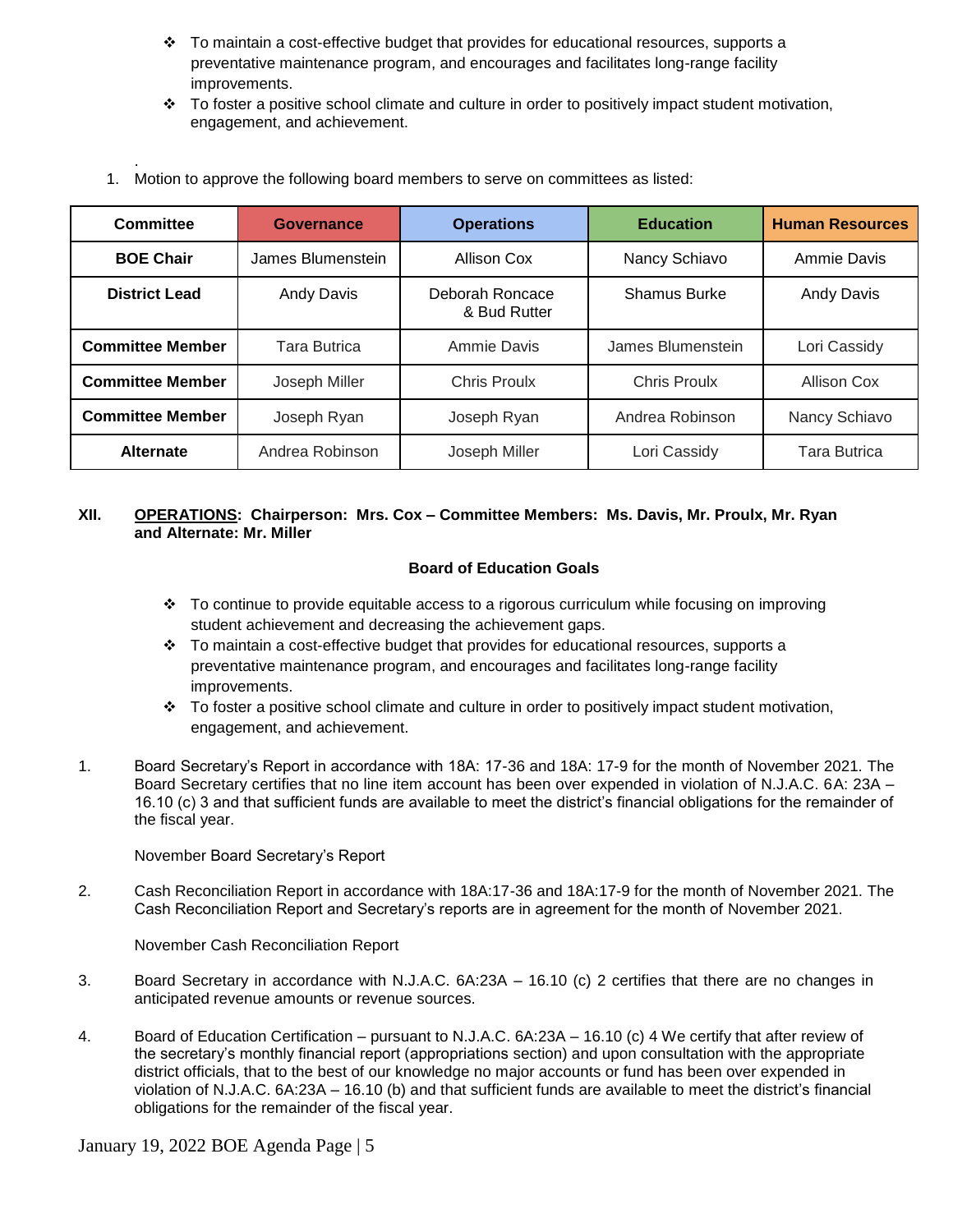5. Motion to approve line item transfers for the month of November 2021.

November Transfers

6. Motion to approve the bills payable list for January 2022 in the amount of \$1,585,493.17 when certified.

January Bill List

7. Motion to approve the Health and Safety Evaluation of School Buildings Checklist Statement of Assurance for the 2021-2022 school year.

Statement of Assurance

8. Motion to approve the "Carpentry Career Connections Articulation Agreement" between the Northwest Carpenters Apprenticeship Fund and the Audubon Junior-Senior High School through the auspices of the Audubon Board of Education.

Carpentry Career Connections Articulation Agreement

9. Motion to acknowledge Safety conducted in the District Schools:

### **Audubon Park Preschool**

| December 16, 2021             | Fire Drill              |
|-------------------------------|-------------------------|
| December 17, 2021             | <b>Evacuation Drill</b> |
|                               |                         |
| <b>Haviland Avenue School</b> |                         |
| December 13, 2021             | <b>Fire Drill</b>       |
| December 21, 2021             | <b>Evacuation Drill</b> |
| <b>Mansion Avenue School</b>  |                         |
| December 15, 2021             | Fire Drill              |
| December 21, 2021             | Lockout Drill           |
| Audubon High School           |                         |
| December 1, 2021              | Fire Drill              |
| December 21, 2021             | Lockout Drill           |

10. Motion to approve the following resolution for the sale of Bonds:

**RESOLUTION DETERMINING THE FORM AND OTHER DETAILS OF \$26,810,000 AGGREGATE PRINCIPAL AMOUNT OF SCHOOL BONDS, SERIES 2022 OF THE BOARD OF EDUCATION OF THE BOROUGH OF AUDUBON IN THE COUNTY OF CAMDEN, NEW JERSEY, PROVIDING FOR THEIR SALE AND DETERMINING OTHER MATTERS IN CONNECTION THEREWITH**

BE IT RESOLVED BY THE BOARD OF EDUCATION OF THE BOROUGH OF AUDUBON IN THE COUNTY OF CAMDEN, NEW JERSEY AS FOLLOWS: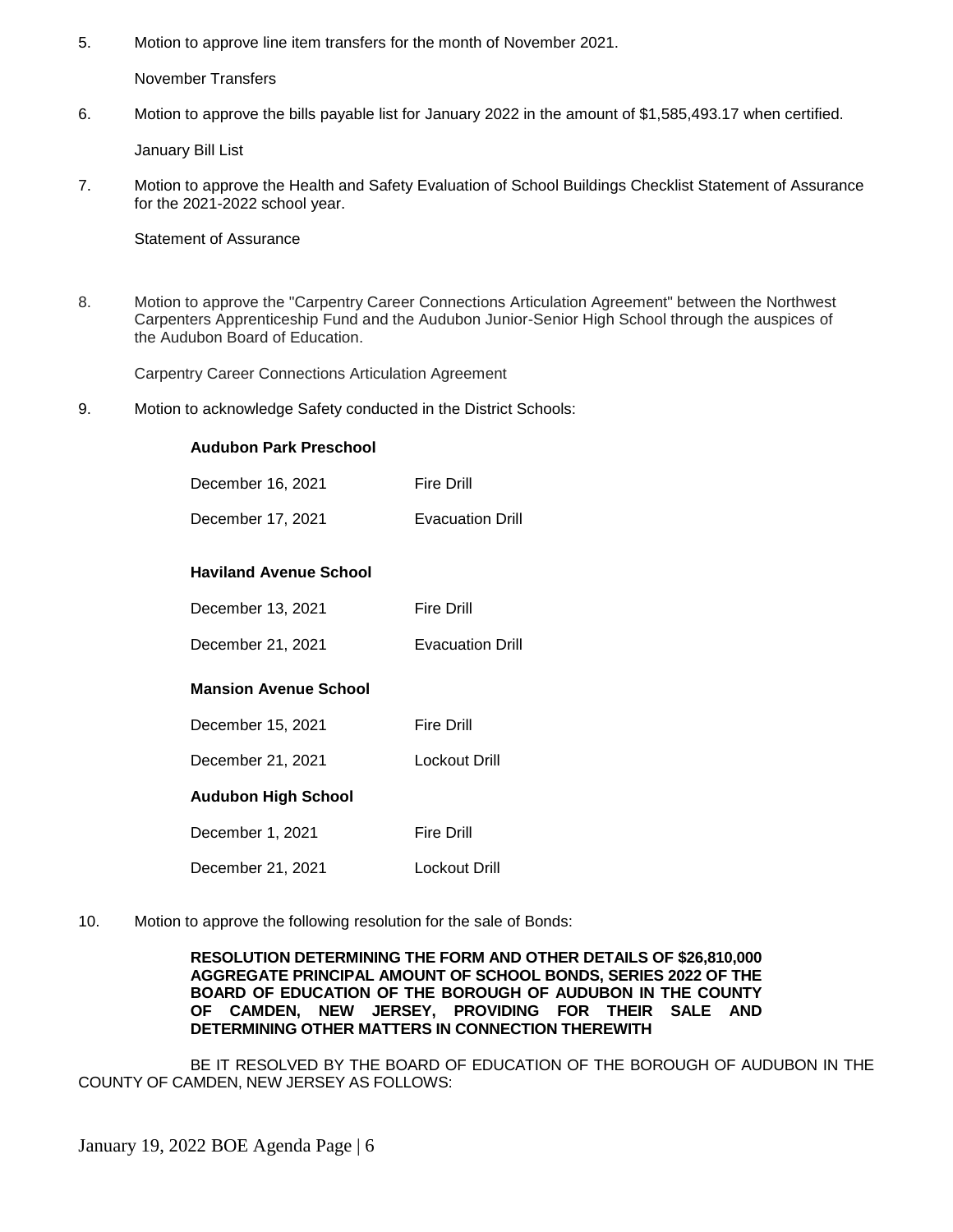**SECTION 1.** The \$26,810,000 School Bonds, Series 2022 of The Board of Education of the Borough of Audubon in the County of Camden, New Jersey (the "Board" when referring to the governing body and the "School District" when referring to the territorial boundaries governed by the Board) authorized by virtue of a proposal adopted by the Board pursuant to a resolution adopted on October 20, 2021, and approved by the affirmative vote of a majority of the legal voters present and voting at a special School District election held on December 14, 2021 pursuant to N.J.S.A. 18A:24-1 et seq., as amended and supplemented, shall be issued as School Bonds (the "Bonds"). The Bonds shall mature in the principal amounts on August 15 in each of the years as follows:

|      | <b>Principal</b> |      | <b>Principal</b> |
|------|------------------|------|------------------|
| Year | <b>Amount</b>    | Year | <b>Amount</b>    |
| 2023 | 720,000<br>\$    | 2035 | \$1,160,000      |
| 2024 | 580,000          | 2036 | 1,160,000        |
| 2025 | 1,150,000        | 2037 | 1,160,000        |
| 2026 | 1,160,000        | 2038 | 1,160,000        |
| 2027 | 1,160,000        | 2039 | 1,160,000        |
| 2028 | 1,160,000        | 2040 | 1,160,000        |
| 2029 | 1,160,000        | 2041 | 1,160,000        |
| 2030 | 1,160,000        | 2042 | 1,160,000        |
| 2031 | 1,160,000        | 2043 | 1,160,000        |
| 2032 | 1,160,000        | 2044 | 1,160,000        |
| 2033 | 1,160,000        | 2045 | 1,160,000        |
| 2034 | 1,160,000        | 2046 | 1,160,000        |

The Bonds shall be subject to optional redemption prior to maturity as set forth therein. The Bonds shall be twenty-four (24) in number, with one certificate being issued for each year of maturity and shall be numbered SCH-1 to SCH-24 inclusive. The Bonds are entitled to the benefits of the New Jersey School Bond Reserve Act, 1980 N.J. Laws c. 72, as amended and supplemented.

**SECTION 2.** The Bonds will be issued in fully registered book-entry only form, without certificates. One certificate shall be issued for the aggregate principal amount of Bonds maturing in each year. Both principal of and interest on the Bonds will be payable in lawful money of the United States of America. Each certificate will be registered in the name of and held by Cede & Co., as nominee of The Depository Trust Company, New York, New York ("DTC"), which will act as securities depository for the Bonds (the "Securities Depository"). The certificates will be on deposit with DTC. DTC will be responsible for maintaining a book-entry system for recording the interests of its participants or the transfers of the interests among its participants. The participants will be responsible for maintaining records regarding the beneficial ownership interests in the Bonds on behalf of individual purchasers of such beneficial interests. Individual purchases of the beneficial interests in the Bonds may be made in the principal amount of \$1,000 each or any integral multiple thereof with a minimum purchase of \$5,000 required, through book entries made on the books and the records of DTC and its participants.

Individual purchasers of the Bonds will not receive certificates representing their beneficial ownership interest in the Bonds, but each book-entry Bond owner will receive a credit balance on the books of its nominee, and this credit balance will be confirmed by an initial transaction statement stating the details of the Bonds purchased.

The Bonds will be dated their date of delivery and will bear interest from such date, which interest shall be payable, commencing August 15, 2022 and semiannually thereafter on the fifteenth day of February and August in each year until maturity or prior redemption, at a rate or rates per annum, expressed in a multiple of one-eighth (1/8) or one-twentieth (1/20) of one per centum (1%), as proposed by the successful bidder in accordance with the Notice of Sale authorized and defined herein. The principal of and interest on the Bonds will be paid to the Securities Depository by the Board on the respective maturity dates and due dates and will be credited on the respective maturity dates and due dates to the participants of DTC as of each next preceding February 1 and August 1 (the "Record Dates" for the Bonds). The Bonds shall be executed by the manual or facsimile signature of the Board President under the official seal (or facsimile thereof) affixed, imprinted, engraved or reproduced thereon and attested by the manual signature of the Business Administrator/Board Secretary. The following matters are hereby determined with respect to the Bonds:

Date of Bonds: Date of Delivery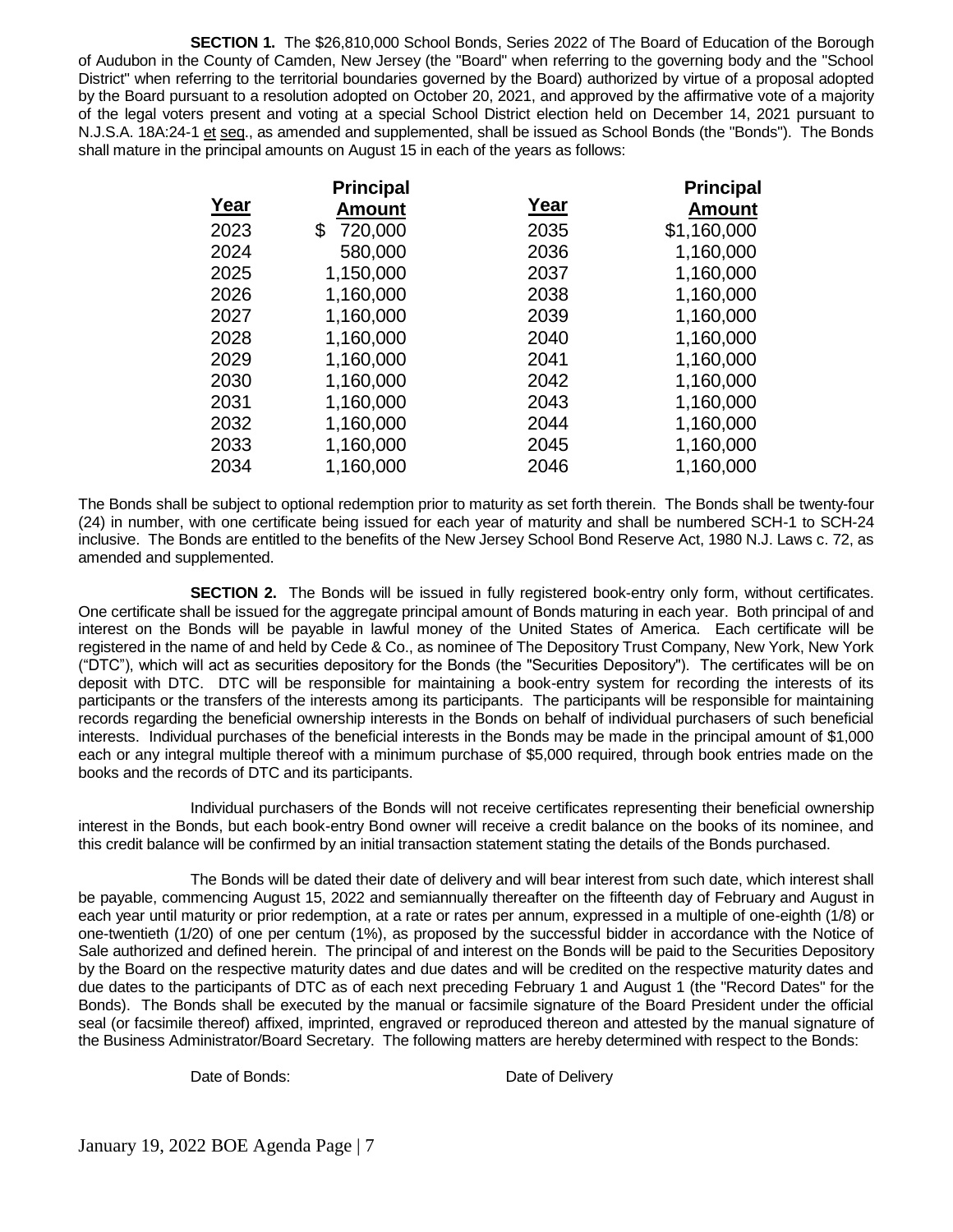Principal Payment Dates: August 15, 2023 and each August 15 thereafter until maturity or prior redemption

Interest Payment Dates: Semiannually on each February 15 and August 15 of each year beginning August 15, 2022 until maturity or prior redemption

Place of Payment: Cede & Co., New York, New York

**SECTION 3.** The Bonds shall be substantially in the form set forth in **Exhibit A** attached hereto, with such additions, deletions and omissions as may be necessary for the Board to market the Bonds in accordance with the requirements of DTC.

**SECTION 4.** The Notice of Sale (the "Notice of Sale") and the Official Form of Proposal for Bonds shall be substantially in the form set forth in Exhibit B with such additions, deletions and omissions as may be necessary for the Board to market the Bonds in accordance with the requirements of DTC.

**SECTION 5.** The Bonds shall be sold upon receipt of electronic bids on February 8, 2022 at 11:00 a.m. by the Business Administrator/Board Secretary of the Board on i-Deal's Bidcomp®/PARITY® electronic competitive bidding system ("PARITY") in accordance with the Notice of Sale authorized herein. The use of the services provided by PARITY and the fees associated therewith are hereby approved. The Business Administrator/Board Secretary or Wilentz, Goldman & Spitzer, P.A., Bond Counsel ("Bond Counsel") is hereby authorized and directed to arrange for the publication of the Notice of Sale, such publication to be not less than seven (7) days prior to the date of sale, in summary form in **The Bond Buyer**, a nationally recognized local government bond marketing publication devoted to financial news and municipal bonds, and the full text of such Notice of Sale in The Retrospect. The Board hereby delegates to and designates the Business Administrator/Board Secretary as the officer authorized to sell and to award the Bonds in accordance with the Notice of Sale authorized herein, and the Business Administrator/Board Secretary shall report in writing the results of the sale to this Board as required by law. **Furthermore, the Board hereby delegates to the Business Administrator/Board Secretary the authority to postpone and reschedule the sale of the Bonds, upon consultation with Bond Counsel, without readvertisement in accordance with the Notice of Sale authorized herein and to adjust the maturity schedule of the Bonds up to twenty-four (24) hours prior to the date of sale indicated herein, which adjustment shall not exceed ten percent (10%) of the principal amount of any maturity or in the aggregate, the overall issue.**

The Board President, the Business Administrator/Board Secretary, Bond Counsel, the Municipal Advisor, Phoenix Advisors, LLC (the "Municipal Advisor"), the Board Auditor and the Board Attorney, are each hereby further authorized and directed to do and accomplish all matters and things necessary or desirable to effectuate the offering and sale of the Bonds.

**SECTION 6.** The Bonds shall have affixed thereto a copy of the written opinion with respect to the Bonds that is to be rendered by Bond Counsel to the Board.

**SECTION 7.** The Official Statement to be distributed in preliminary form on or about February 1, 2022 (the "Preliminary Official Statement"), prepared in connection with the offering and sale of the Bonds, is hereby "deemed final" for the purposes of Rule 15c2-12, as amended and supplemented (the "Rule") promulgated by the Securities and Exchange Commission pursuant to the provisions of the Securities and Exchange Act of 1934, as amended and supplemented, with the exception of certain information permitted to be omitted thereby and is hereby approved and authorized for the information of purchasers of the Bonds, with such changes and corrections not inconsistent with the substance thereof, including those required to reflect the effect of the sale of the Bonds, as are deemed necessary and advisable by the Business Administrator/Board Secretary in consultation with Bond Counsel.

**SECTION 8.** Bond Counsel is hereby authorized and directed to arrange for the printing of the Preliminary Official Statement and the Official Statement. Bond Counsel is hereby authorized and directed to arrange for the distribution of the Preliminary Official Statement on behalf of the Board to those financial institutions that customarily submit bids for such Bonds. The Board President or the Business Administrator/Board Secretary is hereby authorized and directed to deliver the Official Statement to the purchaser of the Bonds for its use in connection with the sale, resale and distribution of the Bonds, where and if applicable. Bond Counsel is hereby authorized and directed to prepare the Preliminary Official Statement and the Official Statement as necessary in connection with the issuance of the Bonds, and the Board President or the Business Administrator/Board Secretary is hereby authorized and directed to execute the Official Statement and any certificates necessary in connection with the distribution of the Official Statement. Bond Counsel is hereby further authorized and directed to arrange for the printing of the Bonds.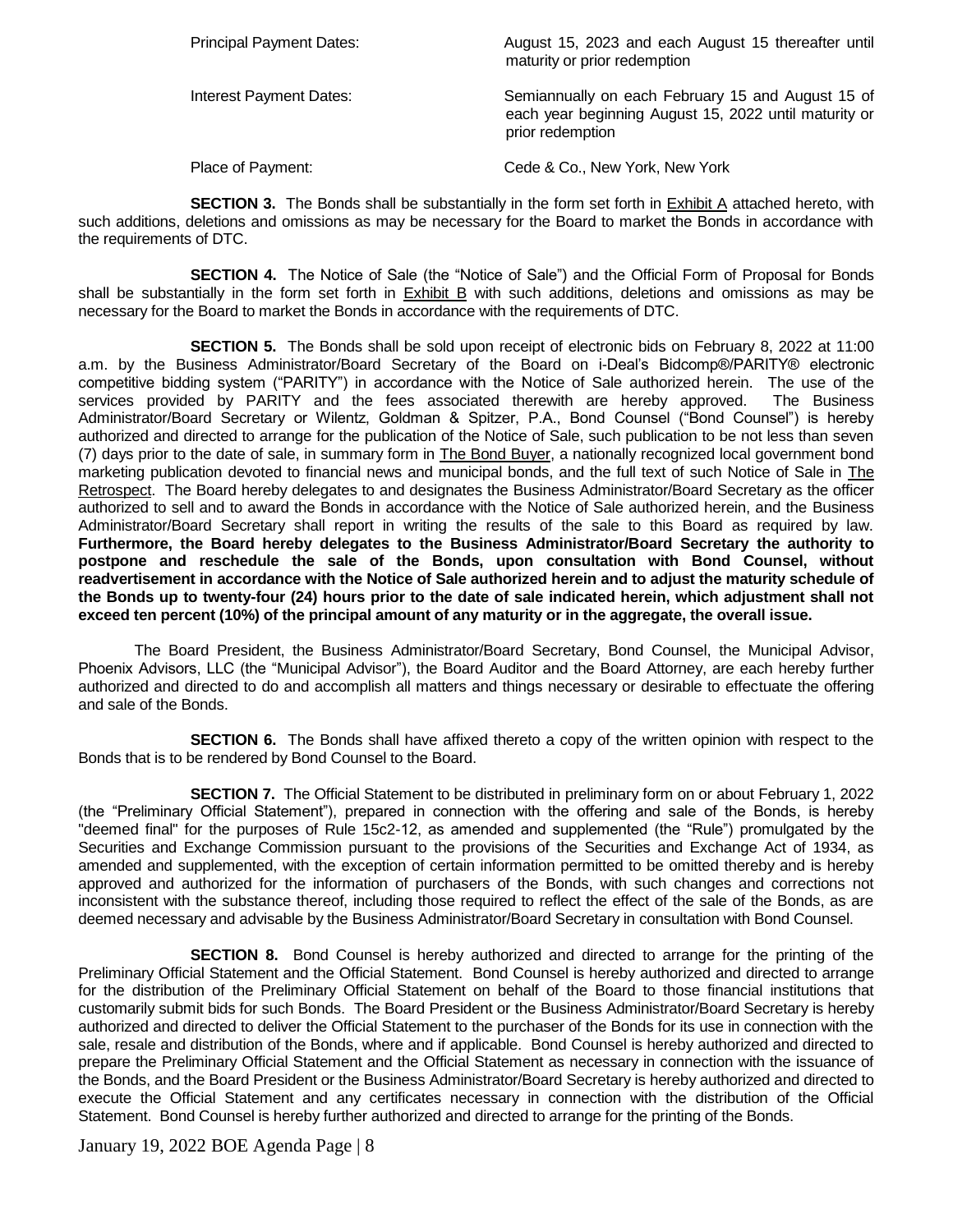**SECTION 9.** The Board hereby covenants that it will comply with any conditions subsequent imposed by the Internal Revenue Code of 1986, as amended (the "Code"), in order to preserve the exemption from taxation of interest on the Bonds, including, if necessary, the requirement to rebate all net investment earnings on the gross proceeds above the yield on the Bonds.

**SECTION 10.** The Business Administrator/Board Secretary, Bond Counsel, the Municipal Advisor and the Board Attorney are hereby authorized and directed to make representations and warranties, to enter into agreements and to make all arrangements with DTC, as may be necessary in order to provide that the Bonds will be eligible for deposit with DTC and to satisfy any obligation undertaken in connection therewith.

**SECTION 11.** The Board reasonably expects to reimburse itself from the proceeds of the Bonds for certain costs of the school project paid prior to the issuance of the Bonds. No funds from sources other than the Bonds have been or are reasonably expected to be reserved, allocated on a long-term basis or have otherwise been set aside by the Board, or any member of the same "Controlled Group" as the Board, within the meaning of Treasury Regulation Section 1.150-1(e), pursuant to their budget or financial policies with respect to any expenditures to be reimbursed. This Section 11 is intended to be and hereby is a declaration of the Board's official intent to reimburse any expenditures toward certain costs of the school project, as described above, to be incurred and paid prior to the issuance of the Bonds in accordance with Treasury Regulation Section 1.150-2, and no further action (or inaction) will be an abusive arbitrage device in accordance with Treasury Regulation Section 1.148-10 to avoid, in whole or in part, arbitrage yield restrictions or arbitrage rebate requirements under Section 148 of the Code. The proceeds of the Bonds used to reimburse the Board for any expenditures toward certain costs of the school project to be financed by the Bonds will not be used directly or indirectly (i) to "refund" an issue of governmental obligations within the meaning of Treasury Regulation Section 1.150-1(d), (ii) to create or increase the balance in "replacement proceeds", within the meaning of Treasury Regulation Section 1.148-1 of the Bonds, or any other Bond issue, with respect to any obligation of the Board or to replace funds or (iii) to reimburse the Board for any expenditure or payment that was originally paid with the proceeds of any obligation of the Board (other than borrowing by the Board from one of its own funds or the funds of a member of the same "Controlled Group" within the meaning of Treasury Regulation Section 1.150-1(e)). The Bonds used to reimburse the Board for any expenditures toward certain costs of the school project, as described above, will be issued in an amount not to exceed \$26,810,000. The costs to be reimbursed with the proceeds of the Bonds will be "capital expenditures" in accordance with the meaning of section 150 of the Code and Treasury Regulation Section 1.150-1. This section shall take effect immediately, but will be of no effect with regard to expenditures for costs paid outside the permitted reimbursement period set forth in Treasury Regulation Section 1.150-2(d)(2).

**SECTION 12.** In the event that DTC may determine to discontinue providing its service with respect to the Bonds or is removed by the Board and if no successor securities depository is appointed, the Bonds which were previously issued in book-entry only form shall be converted to registered Bonds (the "Registered Bonds") in denominations of \$1,000, or any integral multiple thereof with a minimum purchase of \$5,000 required. The beneficial owner under the book-entry system, upon registration of the Bonds held in the beneficial owner's name, will become the registered owner of the Registered Bonds. The Board shall be obligated to provide for the execution and delivery of the Registered Bonds in certified form.

**SECTION 13.** The Board hereby covenants and agrees that it will comply with and carry out all of the provisions of the Continuing Disclosure Certificate (the "Certificate") which will set forth the obligation of the Board to file budgetary, financial and operating data and notices of certain enumerated events deemed material in accordance with the provisions of the Rule. The Business Administrator/Board Secretary is hereby authorized and directed to execute and deliver the Certificate evidencing the Board's undertaking with respect to the Rule. Notwithstanding the foregoing, failure of the Board to comply with the Certificate shall not be considered a default on the Bonds; however, any Bondholder may take such actions as may be necessary and appropriate, including seeking mandamus or specific performance to cause the Board to comply with its obligations hereunder.

**SECTION 14.** The Board President and the Business Administrator/Board Secretary are each hereby authorized and directed to determine all matters in connection with the issuance of the Bonds by the Board not determined by this or a subsequent resolution, all in consultation with Bond Counsel, and the manual or facsimile signature of the Board President or the Business Administrator/Board Secretary upon any documents shall be conclusive as to all such determinations. The Board President and the Business Administrator/Board Secretary and any other Board representative, including but not limited to, Bond Counsel and the Board Attorney, are each hereby authorized and directed to take such actions or refrain from such actions as are necessary to consummate the transaction contemplated by the issuance of the Bonds by the Board and any and all such actions or inactions heretofore taken by the Board President and the Business Administrator/Board Secretary and any other Board representative, including, but not limited to Bond Counsel and the Board Attorney, are hereby ratified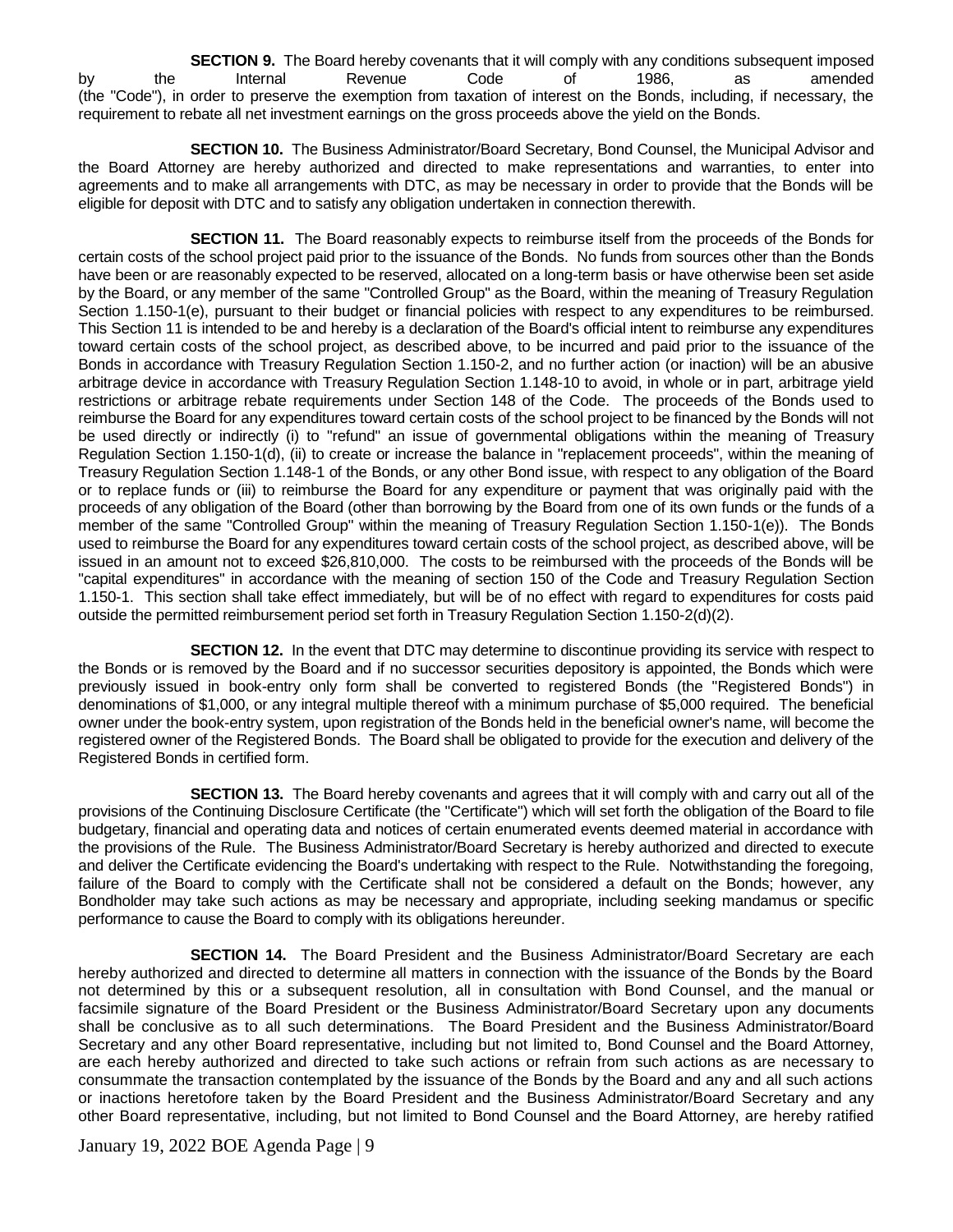and confirmed. Wherever herein the Board President is authorized and directed to act or execute and deliver documents, including the Bonds, the Board Vice President is hereby authorized and directed to do same in the Board President's place.

**SECTION 15.** After a process seeking proposals, the Business Administrator/Board Secretary, in consultation with the Municipal Advisor, is hereby authorized to appoint an investment agent to invest the proceeds of the Bonds and provide arbitrage/rebate services.

**SECTION 16.** The Bonds will **not** be designated as "qualified tax-exempt obligations" for purposes of section 265(b)(3)(B)(ii) of the Code.

**SECTION 17.** This resolution shall take effect immediately.

Exhibit A

Exhibit B

| Motion to Approve Item(s) 1 through 10: |                        | Second:         |                   |
|-----------------------------------------|------------------------|-----------------|-------------------|
| <b>Roll Call</b>                        |                        |                 |                   |
| Ammie Davis                             | __ Joseph Ryan         | Tara Butrica    | ___ Nancy Schiavo |
| Joseph Miller                           | ___ Christopher Proulx | Lori Cassidy    |                   |
| James Blumenstein                       | Allison Cox            | Andrea Robinson |                   |

## **XIII. EDUCATION: Chairperson: Ms. Schiavo - Committee Members: Mr. Blumenstein, Mr. Proulx, Ms. Robinson and Alternate: Ms. Cassidy**

#### **Board of Education Goals**

- To continue to provide equitable access to a rigorous curriculum while focusing on improving student achievement and decreasing the achievement gaps.
- \* To maintain a cost-effective budget that provides for educational resources, supports a preventative maintenance program, and encourages and facilitates long-range facility improvements.
- \* To foster a positive school climate and culture in order to positively impact student motivation, engagement, and achievement.
- 1. Motion to approve the issuance of written decisions affirming, rejecting, or modifying the Superintendent's determination in regard to incident(s) reported at the December 15, 2021 meeting of the Board of Education.

| School     | Incident Report Number | <b>Board Determination</b> |
|------------|------------------------|----------------------------|
| <b>AHS</b> | 7932                   | Not HIB                    |
| <b>AHS</b> | 7884                   | HIB                        |
| <b>AHS</b> | 7948                   | HIB                        |
| <b>HAS</b> | N/A                    | N/A                        |
| <b>MAS</b> | N/A                    | N/A                        |

#### 2. + Student Statistics January 2022

| Date | Audubon<br>Preschool | Haviland Avenue | <b>Mansion Avenue</b> | Audubon Jr./Sr.<br>הד | Out of District | Total |
|------|----------------------|-----------------|-----------------------|-----------------------|-----------------|-------|
|------|----------------------|-----------------|-----------------------|-----------------------|-----------------|-------|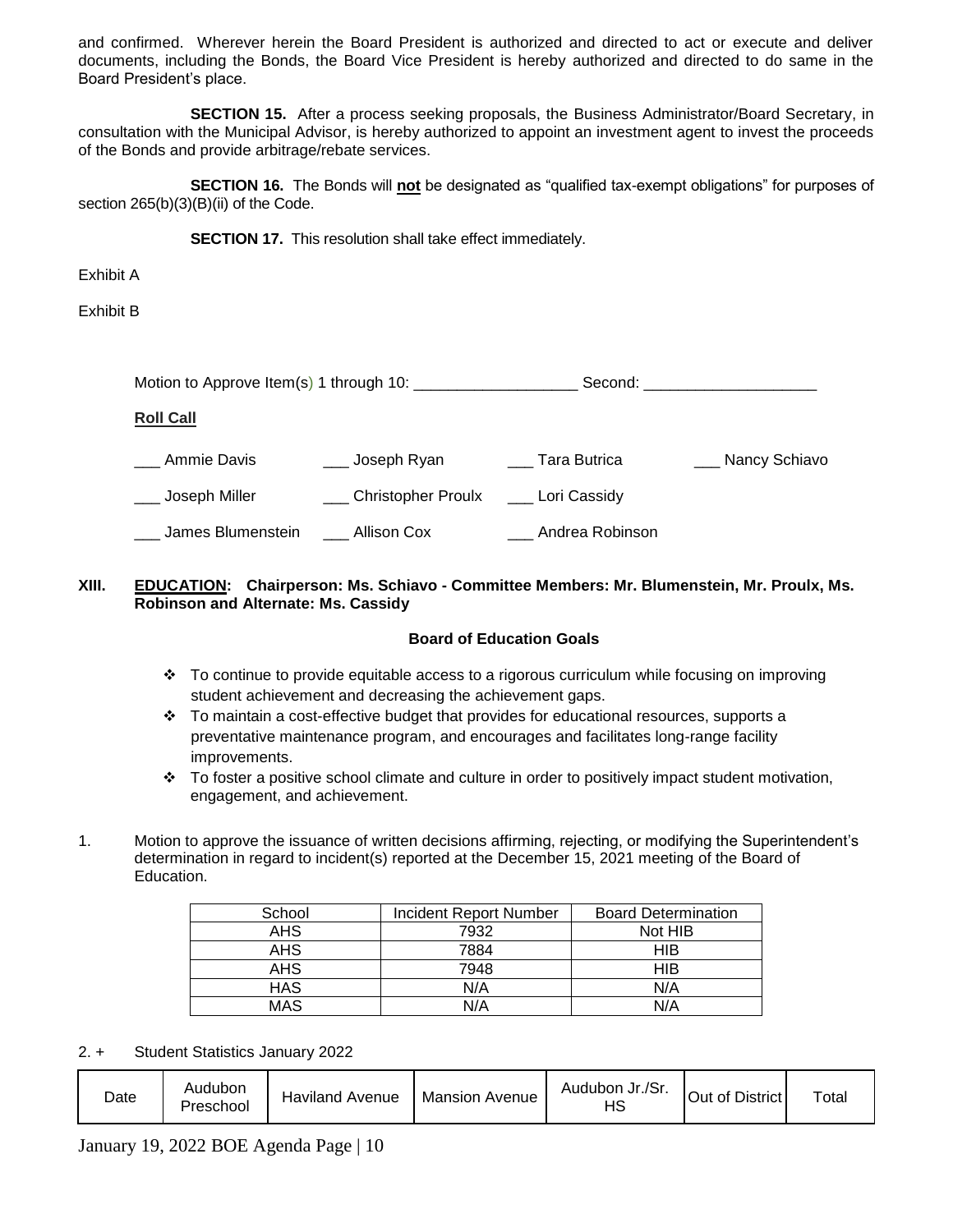| 1/4/2022  | 27  | 250 | 361 | 777 | 20 | 1,435 |
|-----------|-----|-----|-----|-----|----|-------|
| 12/1/2021 | 26  | 247 | 361 | 776 | 21 | 1,431 |
| 1/4/21    | N/A | 246 | 370 | 813 | 22 | 1,451 |

3. Motion to approve homebound instruction for the following student(s):

| <b>STUDENT ID#</b> | <b>DATE</b>                                                                   |
|--------------------|-------------------------------------------------------------------------------|
| 10224              | Home instruction effective retroactive to January 10, 2022 - January 21, 2022 |

4. Motion to approve 2021-2022 High School Plus Program Agreement reflecting policies and procedures of Camden County College**.** 

High School Plus Program Agreement

5. Motion to approve the amended Audubon Public School Bilingual-ESL Three Year Plan 2021-2024.

APS Bilingual-ESL Three Year Plan

6. Motion to approve the following students for Option II for the 2021-2022 school year. *(All Option II courses will appear on the students' transcript, but will not be factored into the students' GPA.)*

Student ID #00530 – Harvard University's Introduction to the Intellectual Enterprises of Computer Science and the Art of Programming for Students in High School Course (CS50 AP) for the Audubon Jr-Sr High School Computer Science Principles; Facilitates the student's eligibility to take the AP Exam.

7. Motion to approve the following out of district DCP&P placements for the 2021-2022 school year at the recommendation of the Superintendent of Schools:

| D#       | <b>Placement</b>                          | Tuition   | ESY<br>J. | Extraordinary<br>Services \$ |
|----------|-------------------------------------------|-----------|-----------|------------------------------|
| 19258543 | Gloucester Twp.<br><b>School District</b> | 12,526.00 |           |                              |

## 8. **Approval of Attendance at Conferences and Workshops for the 2021-2022 School Year**

 **WHEREAS**, certain **Audubon Public School District employees** have requested authorization to attend the conference(s)/Workshop(s) listed below, and

**WHEREAS**, the attendance of each employee at the specified conference/workshop is educationally necessary, fiscally prudent and 1) directly related to and within the scope of the employee's current responsibilities and the **District's Professional Learning Plan**, and 2) critical to the instructional needs of the District or furthers the efficient operation of the District;

**NOW, THEREFORE BE IT RESOLVED**, that the **Audubon Board of Education** authorizes the attendance of the employees at the specified conferences/workshops listed below, and be it

**FURTHER RESOLVED**, that the **Board** hereby determines that the estimated expenses related to the authorized travel listed below are justified and

**THEREFORE**, authorizes payment of any registration fees and statutorily authorized travel expenditures to the designated employees, not to exceed District budgetary limitations and to be in accordance with the provisions of *N.J.S.A. 18A:11-12*, the District's travel policy and procedures, State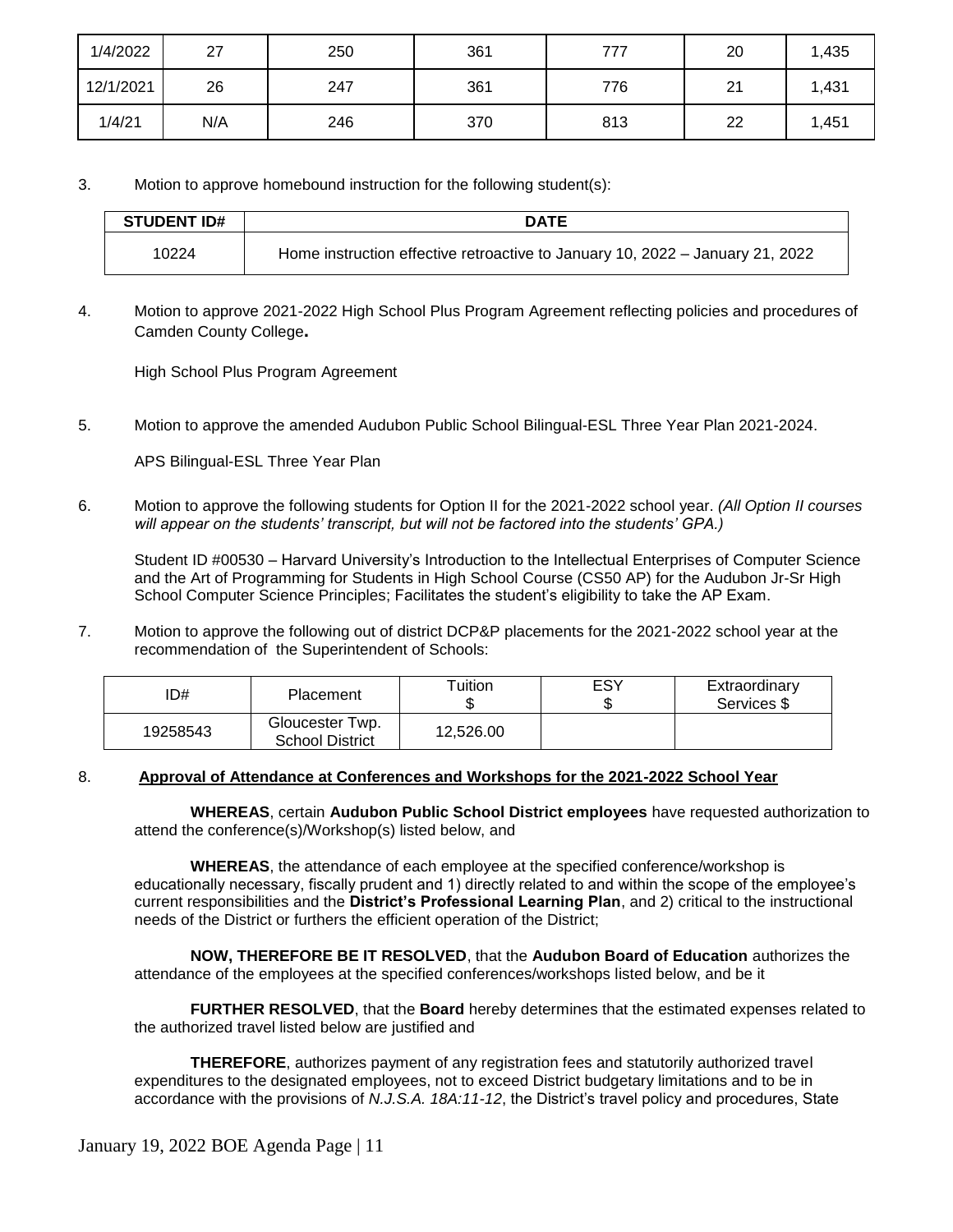travel payment guidelines established by the Department of Treasury in NJOMB circular letter 08-13-OMB, and with the guidelines established by the federal Office of Management and Budget:

| Participant  | Conference Title & Location                       | Date(s)          | Cost                                  |
|--------------|---------------------------------------------------|------------------|---------------------------------------|
| Amanda Brown | 2022 Shape NJ Convention<br>Long Branch, NJ 07740 | February16, 2022 | Conference Cost<br>\$149.00<br>Travel |

9. Motion to revise the 2021-2022 Audubon Public School District Calendar.

\* January 3, 2022 snow day made May 27, 2022 an early dismissal day for all.

Audubon PSD 2021-2022 Calendar

10. Motion to approve the 2022-2023 Audubon Public School District Calendar.

Audubon PSD 2022-2023 Calendar

Motion to Approve Items 1 through10: \_\_\_\_\_\_\_\_\_\_\_\_\_\_\_\_\_\_\_ Second: \_\_\_\_\_\_\_\_\_\_\_\_\_\_\_\_\_\_\_\_

### **Roll Call**

\_\_\_ Ammie Davis \_\_\_\_\_ \_\_\_\_ Joseph Ryan \_\_\_\_\_\_\_ Tara Butrica \_\_\_\_\_\_\_\_\_\_ Nancy Schiavo \_\_ Joseph Miller \_\_\_ \_\_\_ Christopher Proulx \_\_\_\_ Lori Cassidy \_\_\_ James Blumenstein \_\_\_ Allison Cox \_\_\_ Andrea Robinson

## **XIV. HUMAN RESOURCES: Chairperson: Mrs. Davis, Committee Members: Ms. Cassidy, Ms. Cox, and Mrs. Schiavo, Alternate: Ms. Butrica**

## **Board of Education Goals**

- To continue to provide equitable access to a rigorous curriculum while focusing on improving student achievement and decreasing the achievement gaps.
- $\div$  To maintain a cost-effective budget that provides for educational resources, supports a preventative maintenance program, and encourages and facilitates long-range facility improvements.
- $\cdot \cdot$  To foster a positive school climate and culture in order to positively impact student motivation, engagement, and achievement.
- 1. + Motion to revise the part-time Special Education Aide contract for Mikayla Lavecchio, at the Mansion Avenue Elementary School, Step 2, BA, \$14.96 per hour, 2 days per week, 5.9 hours per day, not to include benefits, effective January 3, 2022 through May 6, 2022, with executed timesheets, in accordance with the 2021-2024 negotiated contract between the Audubon Board of Education and the Audubon Administrator's Association pending the completion of all Audubon Board of Education and New Jersey Department of Education requirements, at the recommendation of the Superintendent of Schools.
- 2. Motion to revise the part-time Special Education Aide contract for Nicholas May, at the Audubon Jr./Sr. High School, Step 3, BA, \$15.38 per hour, 4 days per week, 5.9 hours per day, not to include benefits, effective January 3, 2022 through May 6, 2022, with executed timesheets, in accordance with the 2021- 2024 negotiated contract between the Audubon Board of Education and the Audubon Administrator's Association pending the completion of all Audubon Board of Education and New Jersey Department of Education requirements, at the recommendation of the Superintendent of Schools.
- 3. Motion to revise a request from employee #536, to invoke a Family Leave of Absence, effective November 16, 2021 to February 8, 2022: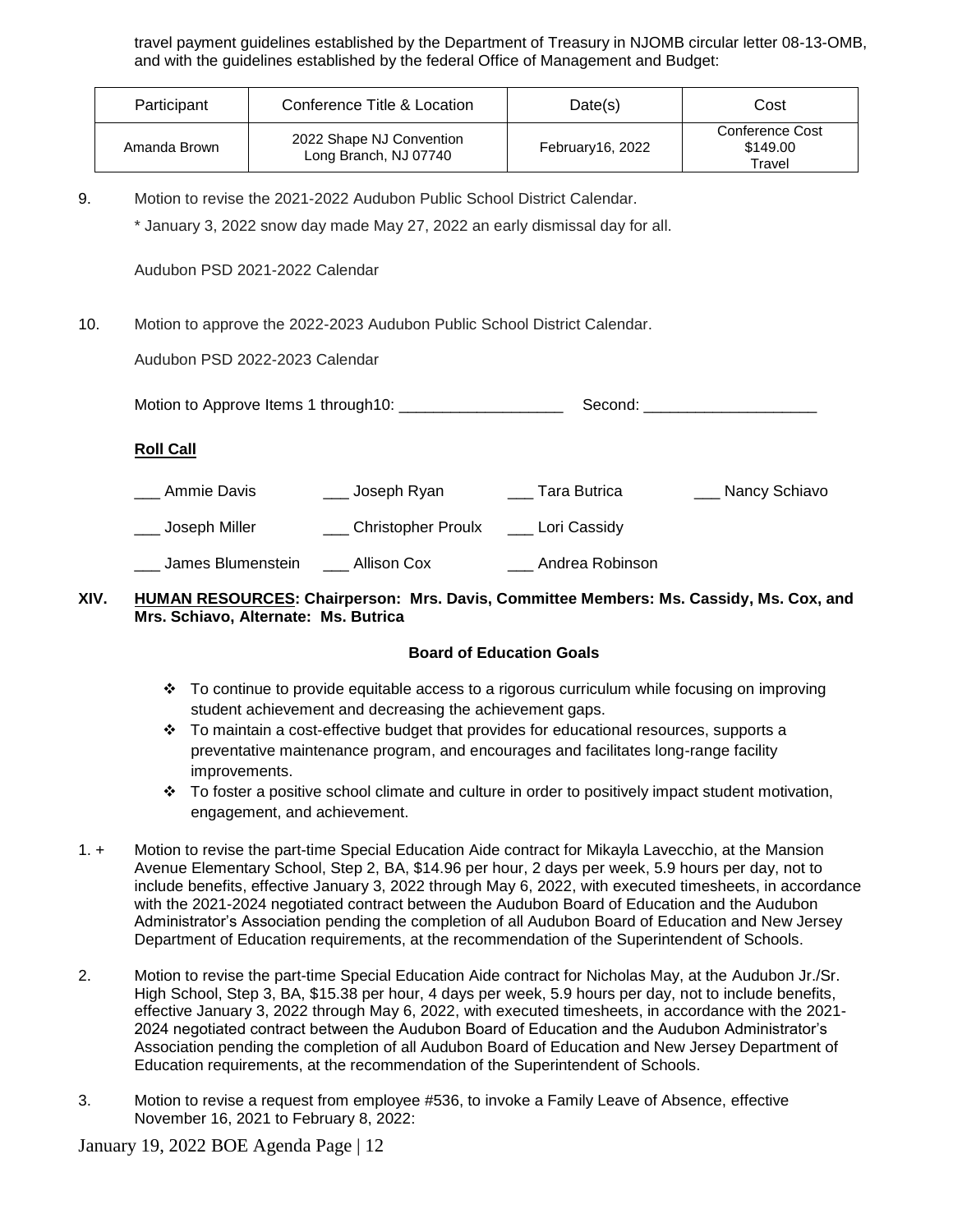| November 16, 2021 through February 8, 2022 |  |
|--------------------------------------------|--|
|--------------------------------------------|--|

Paid Leave

November 16, 2021 through February 8, 2022 NJ Family Leave

4. + Motion to approve a request from employee #232, to invoke a Family Leave of Absence, effective December 21, 2021 to March 21, 2022:

| December 21, 2021 through March 21, 2022 | Paid Leave (61 days)    |
|------------------------------------------|-------------------------|
| December 21, 2021 through March 21, 2022 | Federal FMLA (12 weeks) |

- 5. Motion to approve Shamus Burke as the Data Coordinator for the 2021-2022 school year, effective July 1, 2021, at the recommendation of the Superintendent of Schools.
- 6. Motion to approve Shamus Burke as the District Coordinator of State Testing for the 2021-2022 school year, effective July 1, 2021, at the recommendation of the Superintendent of Schools.
- 7. Motion to approve Shamus Burke as the District ESEA Coordinator for the 2021-2022 school year, effective July 1, 2021, at the recommendation of the Superintendent of Schools.
- 8. Motion to approve Shamus Burke as the District Bilingual/ESL Point of Contact for the 2021-2022 school year, effective July 1, 2021, at the recommendation of the Superintendent of Schools.
- 9. Motion to approve Noelle Bisinger as the District Educational Stability Liaison for the 2021-2022 school year, effective July 1, 2021, at the recommendation of the Superintendent of Schools.
- 10. + Motion to approve Barbara Ledyard as the Early Childhood Contact for the 2021-2022 school year, effective October 4, 2021, at the recommendation of the Superintendent of Schools.
- 11. Motion to rescind the following Audubon Junior-Senior High School extracurricular contracts for the 2021- 2022 school year in accordance with the negotiated 2021-2024 contract between the Audubon Board of Education and the Audubon Education Association, at the recommendation of the Superintendent of Schools.

| Name            | Position/Activity        | <b>Contractual Rate</b> |
|-----------------|--------------------------|-------------------------|
| Emily Warren    | Graduation – High School | \$714.27 (1/2 Stipend)  |
| Wendy VanFossen | Graduation - High School | \$714.27 (1/2 Stipend)  |

12. + Motion to approve an adjustment in the salary status of the following staff members in accordance with the negotiated 2021-2024 contract between the Audubon Board of Education and the Audubon Education Association, retroactive to January 1, 2022, at the recommendation of the Superintendent of Schools.

| <b>Name</b>   | <b>Step</b> | <b>Degree</b><br>(Previous) | <b>Degree</b><br>(Current) |
|---------------|-------------|-----------------------------|----------------------------|
| Nicole Racite | 5           | BA+30                       | MS                         |

13. Motion to approve the following paid spring coaching positions for the 2021-2022 school year based on the negotiated agreement between the Audubon Education Association and the Audubon Board of Education, pending the completion of all Audubon Board of Education and New Jersey Department of Education requirements, at the recommendation of the Superintendent of Schools.

As a result of the health-related closures due to COVID-19, payments and stipends may be impacted by cancellation of events, school closures, hybrid schedules, etc. The following stipends will be compensated as follows for the 2021-2022 school year: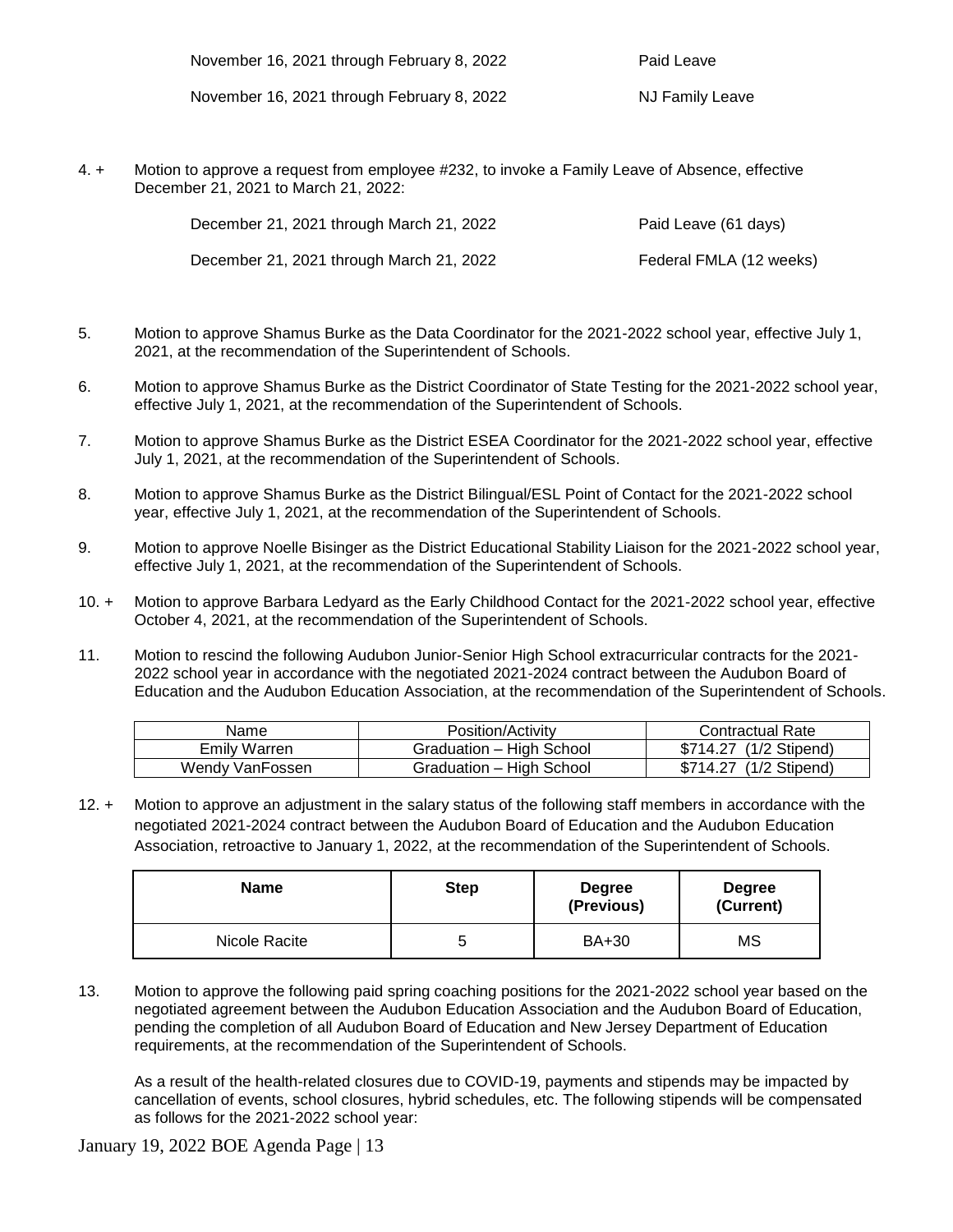| When notified;<br>one week or more prior to the start of the season or<br>three days prior to the event | $0.0\%$ |
|---------------------------------------------------------------------------------------------------------|---------|
| School Closure & Hybrid Schedules                                                                       |         |
| Greater Than 50% of Season or Event Occurred                                                            | 100.0%  |
| Greater Than or Equal to 25% and<br>Less Than or Equal to 50%                                           | 50.0%   |
| Greater than 7 practices and Less Than 25%                                                              | 25.0%   |

Athletic Season = First official practice to sectional start or school closure

Extracurricular Season = First official practice to culminating event or school closure

| Name           | Sport/Activity     | <b>Position</b>                | Contractual<br>Rate |
|----------------|--------------------|--------------------------------|---------------------|
| Eric Miller    | <b>Boys Tennis</b> | <b>Head Varsity Coach</b>      | \$6,095.00          |
| Dennis Kolecki | Tennis<br>Bovs     | <b>Assistant Varsity Coach</b> | \$4,015.00          |

14. + Motion to approve the following Mansion Avenue School extracurricular contracts for the 2021-2022 school year in accordance with the negotiated 2021-2024 contract between the Audubon Board of Education and the Audubon Education Association, at the recommendation of the Superintendent of Schools.

| Name             | Position/Activity          | Contractual Rate |
|------------------|----------------------------|------------------|
| Jennifer Beebe   | <b>Family Writing Club</b> | \$1,270.00       |
| Theresa Salamone | <b>Family Writing Club</b> | .270.00          |

15. + Motion to approve the following Student Teachers for Field Experience/Practicum.

| Description/<br>Program                                                       | School/<br>Grade/S<br>ubject | <b>Dates</b>                                                        | Cooperating<br><b>Teacher</b> | <b>Requesting</b><br>Program | <b>Student</b><br>Teacher(s) | <b>Links</b>                                                     |
|-------------------------------------------------------------------------------|------------------------------|---------------------------------------------------------------------|-------------------------------|------------------------------|------------------------------|------------------------------------------------------------------|
| Practicum<br>Experience for<br>Counseling in an<br><b>Educational Setting</b> | AHS.                         | 1/17/22-4/29/22                                                     | <b>Emily Warren</b>           | Rowan<br><b>University</b>   | <b>Nicholas</b><br>May       | <b>Practicum Field</b><br>Experience<br>Description<br>Agreement |
| <b>Field Experience</b>                                                       | <b>HAS</b>                   | $2/15$ , $2/22$ , $3/1$ ,<br>$3/8$ , $3/22$ , $3/29$ ,<br>4/5, 4/12 | Alycia<br>Colucci             | Rowan<br><b>University</b>   | Taylor Braun                 |                                                                  |
| <b>Field Experience</b>                                                       | <b>HAS</b>                   | $2/15$ , $2/22$ , $3/1$ ,<br>$3/8$ , $3/22$ , $3/29$ ,<br>4/5, 4/12 | Alycia<br>Colucci             | Rowan<br>University          | Francesca<br>Caloiero        | Agreement                                                        |
| <b>Field Experience</b>                                                       | <b>HAS</b>                   | $2/15$ , $2/22$ , $3/1$ ,<br>3/8, 3/22, 3/29,                       | Chelsea<br>Rohner             | Rowan<br>University          | Colin Camp                   |                                                                  |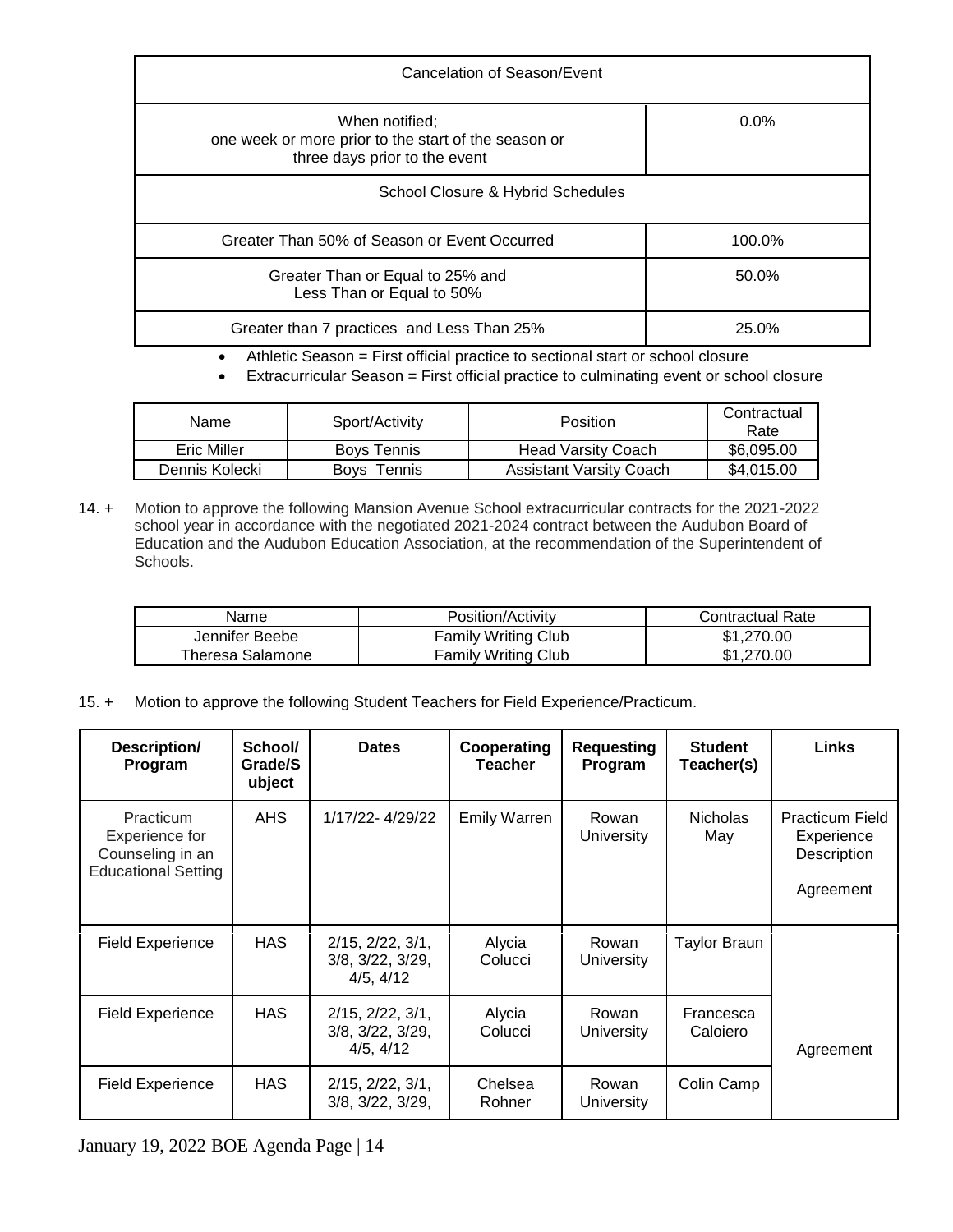|                         |            | 4/5, 4/12                                                           |                          |                                        |                      |           |
|-------------------------|------------|---------------------------------------------------------------------|--------------------------|----------------------------------------|----------------------|-----------|
| <b>Field Experience</b> | <b>HAS</b> | $2/15$ , $2/22$ , $3/1$ ,<br>$3/8$ , $3/22$ , $3/29$ ,<br>4/5, 4/12 | Chelsea<br>Rohner        | Rowan<br><b>University</b>             | Casey<br>Colgate     |           |
| <b>Field Experience</b> | <b>HAS</b> | $2/15$ , $2/22$ , $3/1$ ,<br>$3/8$ , $3/22$ , $3/29$ ,<br>4/5, 4/12 | Joanne<br><b>McCarty</b> | Rowan<br><b>University</b>             | Brianna Del<br>Rossi |           |
| <b>Field Experience</b> | <b>HAS</b> | $2/15$ , $2/22$ , $3/1$ ,<br>$3/8$ , $3/22$ , $3/29$ ,<br>4/5, 4/12 | Joanne<br><b>McCarty</b> | Rowan<br>University                    | Gionna<br>Gilbert    |           |
| Practicum               | AHS        | 1/18/22 - 5/13/22                                                   | Denise<br>Allman         | Georgian<br>Court<br><b>University</b> | <b>NA</b>            | Agreement |

| Motion to Approve Items 1 through 15: [14] Motion to Approve Items 1 through 15: |                    |                 | Second: _______________________ |
|----------------------------------------------------------------------------------|--------------------|-----------------|---------------------------------|
| <b>Roll Call</b>                                                                 |                    |                 |                                 |
| Ammie Davis                                                                      | ___ Joseph Ryan    | Tara Butrica    | ___ Nancy Schiavo               |
| Joseph Miller                                                                    | Christopher Proulx | Lori Cassidy    |                                 |
| James Blumenstein                                                                | Allison Cox        | Andrea Robinson |                                 |

## **XV. REPORTS:**

**XVI**. HIB District Report

| January 2021                             | <b>BULLYING INCIDENTS REPORT</b> |         |       |  |  |  |
|------------------------------------------|----------------------------------|---------|-------|--|--|--|
| <b>SCHOOL</b>                            | <b>Confirmed HIB</b>             | Non-HIB | Total |  |  |  |
| AHS #8007, #8047, #8057,<br>#8085, #8067 |                                  |         | 5     |  |  |  |
| MAS #8009, #8014, #8049,<br>#8052        |                                  | 3       |       |  |  |  |
| <b>HAS</b>                               |                                  |         |       |  |  |  |
| <b>APPS</b>                              |                                  |         |       |  |  |  |

# **XVII**. Superintendent's Report

- **XVIII.** Special Program Representatives:<br>A. CCESC Rep. Rotation: Ja
	- A. CCESC Rep. Rotation: **James Blumenstein** (Rolling)
- B. CCSBA Rep. Rotation: **Ammie Davis**
	- **XIX.** Board Member Comments

Audubon BOE Agenda January 19, 2022 Page | 15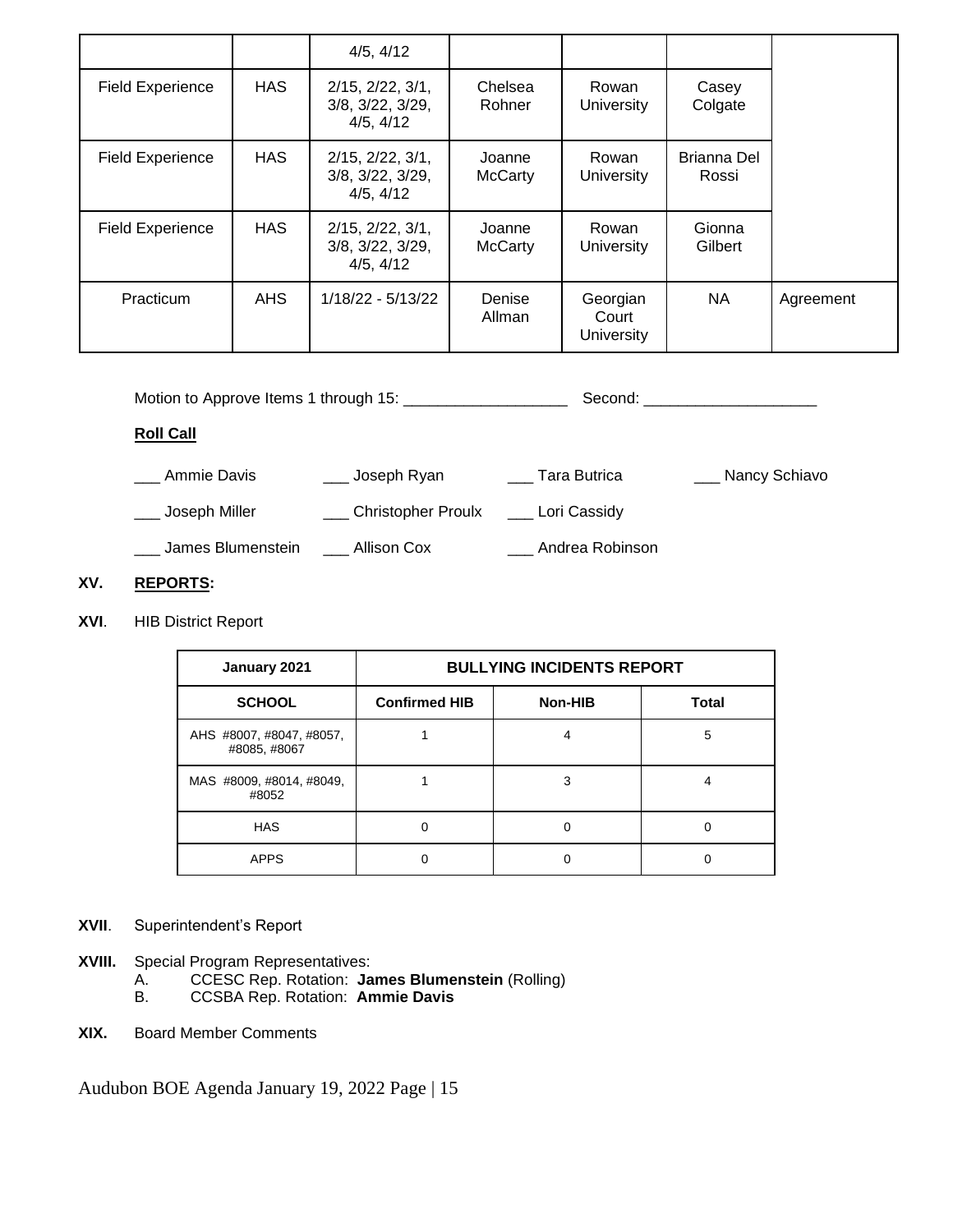## **XX. Public Participation:** (Open Discussion)

The Board of Education recognizes the value of public comment on educational issues and the importance of allowing members of the public to express themselves on school matters of community interest.

In order to permit the fair and orderly expression of such comment, the Board has set aside two portions of this Board meeting for public comment on any school or school district issue that a member of the public feels may be of interest to the residents of the school district.

For the first portion, public comments are invited on matters pertaining only to the agenda for tonight's meeting. For the second portion, public comments are invited on all matters pertaining to the school district.

Participants should announce their name, address, and any group they may represent, if applicable. The Board reserves the right to limit public discussion. Public discussion of a topic will be limited to fifteen (15) minutes, and individual speakers will be limited to three (3) minutes. No participant may speak more than once on the same topic until all others who wish to speak on that topic have been heard. Reference bylaws #0167 of the Audubon Public Schools Board of Education Policy Manual.

The Board uses the public comment period as an opportunity to listen to citizen. Not all issues brought to a Board meeting will be resolved at that particular meeting. Complaints stated or actions requested by the public may be taken under advisement by the Board for investigation, discussion, actions, or disposition at a later date or time. The public comments sessions are an opportunity for citizens to share their opinions and remarks with the Board; it is not a question and answer session. The Board may or may not respond to public comments at the time they are made and is under no obligation to do so.

The Board does not endorse public comments nor will the Board be held liable for comments made by members of the public. Any individuals who may be the subject of public comments, including district employees, shall retain all rights against defamation and slander according to the laws of New Jersey.

#### **XXI. Executive Session**

1. Motion to move the Board of Education, by Resolution, adjourn into Executive Session from which the general public will be excluded to discuss school matters. The results of this session will be made public immediately after or as soon thereafter as a decision is reached. **Action may/may not be taken.**

|       | Time: _____________                                            |  | Voice Count: _________________  |                                                                                                         |  |  |
|-------|----------------------------------------------------------------|--|---------------------------------|---------------------------------------------------------------------------------------------------------|--|--|
|       | 2. Motion to reconvene the Board of Education, by Resolution.  |  |                                 |                                                                                                         |  |  |
|       |                                                                |  |                                 |                                                                                                         |  |  |
|       | Time: ____________                                             |  | Voice Count: __________________ |                                                                                                         |  |  |
| XXII. | <b>ADJOURNMENT</b>                                             |  |                                 |                                                                                                         |  |  |
|       | in the Audubon Junior-Senior High School Library Media-Center. |  |                                 | 1. The next Regular Board of Education meeting is scheduled for Wednesday, February 16, 2022 at 6:30 PM |  |  |
|       | 2. Motion to adjourn meeting at approximately ____________ pm. |  |                                 |                                                                                                         |  |  |
|       |                                                                |  |                                 |                                                                                                         |  |  |

**Roll Call**

Audubon BOE Agenda January 19, 2022 Page | 16